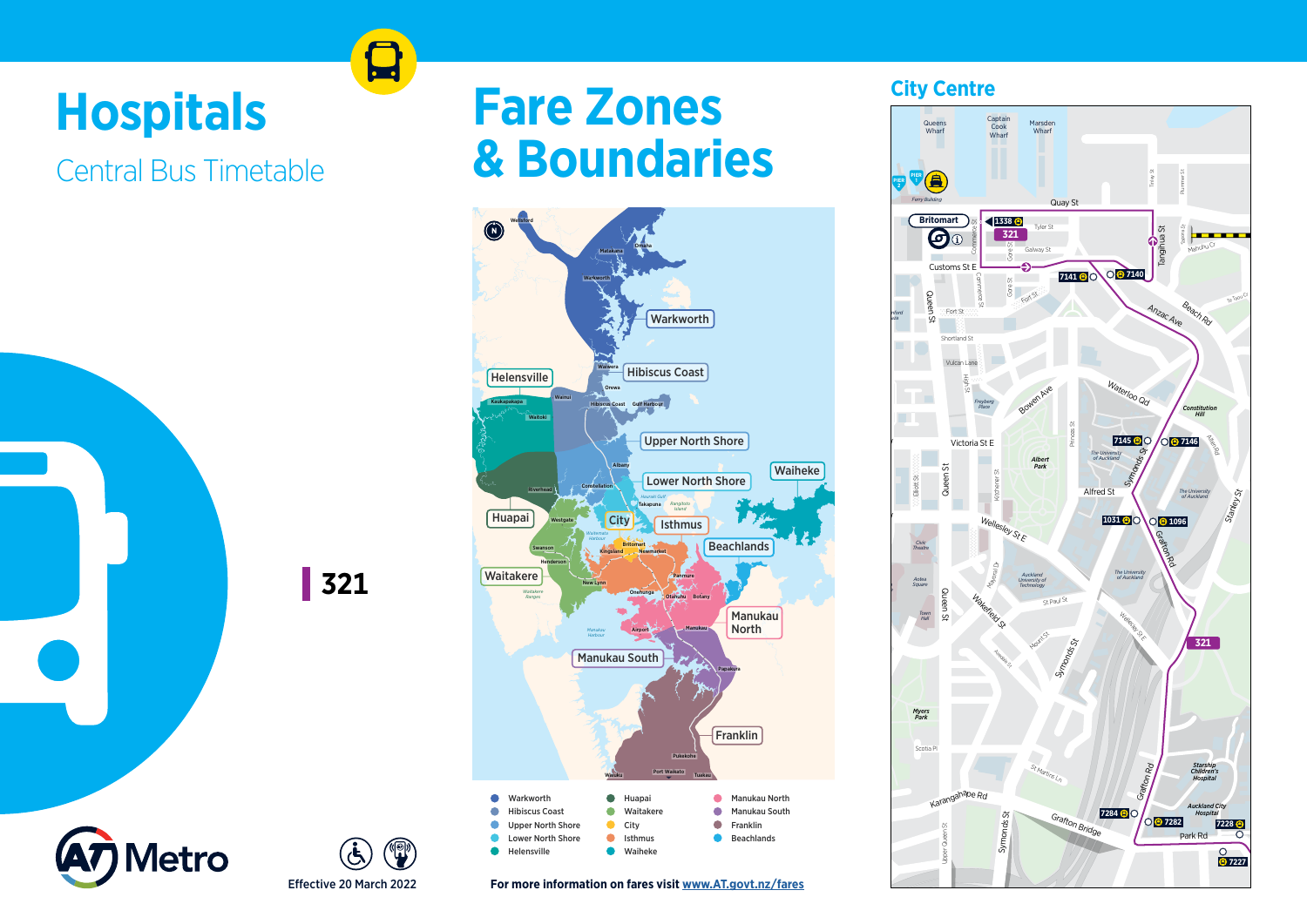



321 Middlemore Hospital to Britomart via Great South Rd, Greenlane Clinical Centre, Mercy Hospital and Auckland City Hospital

|                                 | Hospital<br>(Stop 2024)<br>Middlemor | Otahuhu Station<br>(Stop 1775) | Ellerslie / Kalmia St<br>(Stop 1536) | Greenlane<br>  Clinical Centre<br>  (Stop 1097) | Commerce St<br>by Quay St |
|---------------------------------|--------------------------------------|--------------------------------|--------------------------------------|-------------------------------------------------|---------------------------|
| Monday to<br><b>Friday Only</b> | 05:15                                | 05:21                          | 05:39                                | 05:48                                           | 06:12                     |
|                                 | 05:35                                | 05:41                          | 05:59                                | 06:08                                           | 06:35                     |
|                                 | 05:55                                | 06:01                          | 06:19                                | 06:28                                           | 06:55                     |
|                                 | 06:15                                | 06:21                          | 06:42                                | 06:51                                           | 07:25                     |
|                                 | 06:35                                | 06:41                          | 07:02                                | 07:11                                           | 07:47                     |
|                                 | 06:50                                | 06:57                          | 07:18                                | 07:28                                           | 08:08                     |
|                                 | 07:05                                | 07:12                          | 07:36                                | 07:47                                           | 08:40                     |
|                                 | 07:20                                | 07:27                          | 07:51                                | 08:02                                           | 08:55                     |
|                                 | 07:35                                | 07:43                          | 08:08                                | 08:19                                           | 09:08                     |
|                                 | 07:50                                | 07:58                          | 08:23                                | 08:34                                           | 09:20                     |
|                                 | 08:20                                | 08:28                          | 08:53                                | 09:04                                           | 09:42                     |
|                                 | 08:50                                | 08:57                          | 09:19                                | 09:29                                           | 10:07                     |
|                                 | 09:20                                | 09:27                          | 09:48                                | 09:58                                           | 10:32                     |
|                                 | 09:50                                | 09:57                          | 10:18                                | 10:28                                           | 11:02                     |
|                                 | 10:20                                | 10:27                          | 10:48                                | 10:58                                           | 11:32                     |
|                                 | 10:50                                | 10:57                          | 11:18                                | 11:28                                           | 12:02                     |
|                                 | 11:20                                | 11:27                          | 11:48                                | 11:58                                           | 12:32                     |
|                                 | 11:50                                | 11:57                          | 12:18                                | 12:28                                           | 13:02                     |
|                                 | 12:20                                | 12:27                          | 12:48                                | 12:58                                           | 13:32                     |
|                                 | 12:50                                | 12:57                          | 13:18                                | 13:28                                           | 14:02                     |
|                                 | 13:20                                | 13:27                          | 13:48                                | 13:58                                           | 14:32                     |
|                                 | 13:50                                | 13:57                          | 14:18                                | 14:28                                           | 15:02                     |
|                                 | 14:15                                | 14:22                          | 14:45                                | 14:55                                           | 15:40                     |
|                                 | 14:40                                | 14:47                          | 15:10                                | 15:20                                           | 16:05                     |
|                                 | 15:10                                | 15:17                          | 15:40                                | 15:50                                           | 16:37                     |
|                                 | 15:40                                | 15:47                          | 16:10                                | 16:20                                           | 17:07                     |
|                                 | 16:10                                | 16:19                          | 16:47                                | 17:00                                           | 17:45                     |
|                                 | 16:40                                | 16:49                          | 17:17                                | 17:30                                           | 18:12                     |
|                                 | 17:10                                | 17:18                          | 17:46                                | 17:58                                           | 18:37                     |
|                                 | 17:40                                | 17:48                          | 18:12                                | -                                               | Ē,                        |
|                                 | 18:10                                | 18:18                          | 18:38                                |                                                 |                           |
|                                 | 18:40                                | 18:47                          | 19:05                                |                                                 |                           |



Monday to Friday Only

 $\mathbf{321}\;\;$  Britomart to Middlemore Hospital<br>via Auckland City Hospital, Mercy Hospital, Greenlane Clinical Centre and Great South Rd

|       | <b>Clinical Centre</b><br>Greenlane | Ellerslie / Kalmia St<br>(Stop 1745) | Otahuhu Station<br>(Stop 1773) | Middlemore |
|-------|-------------------------------------|--------------------------------------|--------------------------------|------------|
| 06:20 | 06:43                               | 06:54                                | 07:23                          | 07:33      |
| 06:50 | 07:18                               | 07:29                                | 07:58                          | 08:08      |
| 07:20 | 07:50                               | 08:01                                | 08:30                          | 08:40      |
| 07:50 | 08:25                               | 08:37                                | 09:09                          | 09:20      |
| 08:20 | 08:49                               | 09:00                                | 09:31                          | 09:42      |
| 08:50 | 09:19                               | 09:30                                | 10:01                          | 10:12      |
| 09:20 | 09:49                               | 10:00                                | 10:31                          | 10:42      |
| 09:50 | 10:19                               | 10:30                                | 11:01                          | 11:12      |
| 10:20 | 10:49                               | 11:00                                | 11:31                          | 11:42      |
| 10:50 | 11:19                               | 11:30                                | 12:01                          | 12:12      |
| 11:20 | 11:49                               | 11:59                                | 12:27                          | 12:37      |
| 11:50 | 12:19                               | 12:29                                | 12:57                          | 13:07      |
| 12:20 | 12:49                               | 12:59                                | 13:26                          | 13:35      |
| 12:50 | 13:19                               | 13:29                                | 13:56                          | 14:05      |
| 13:20 | 13:49                               | 13:59                                | 14:26                          | 14:35      |
| 13:50 | 14:19                               | 14:29                                | 14:57                          | 15:07      |
| 14:20 | 14:50                               | 15:01                                | 15:32                          | 15:42      |
| 14:50 | 15:28                               | 15:41                                | 16:18                          | 16:30      |
| 15:05 | 15:38                               | 15:53                                | 16:35                          | 16:49      |
| 15:20 | 15:53                               | 16:08                                | 16:50                          | 17:04      |
| 15:50 | 16:23                               | 16:38                                | 17:20                          | 17:34      |
| 16:00 | 16:33                               | 16:48                                | 17:30                          | 17:44      |
| 16:20 | 16:53                               | 17:09                                | 17:52                          | 18:06      |
| 16:50 | 17:23                               | 17:37                                | 18:15                          | 18:28      |
| 17:20 | 17:53                               | 18:03                                | 18:31                          | 18:40      |
| 17:50 | 18:18                               | 18:27                                | 18:53                          | 19:02      |
| 18:20 | 18:48                               | 18:57                                | 19:21                          | 19:29      |
| 18:50 | 19:15                               | 19:22                                | 19:43                          | 19:50      |